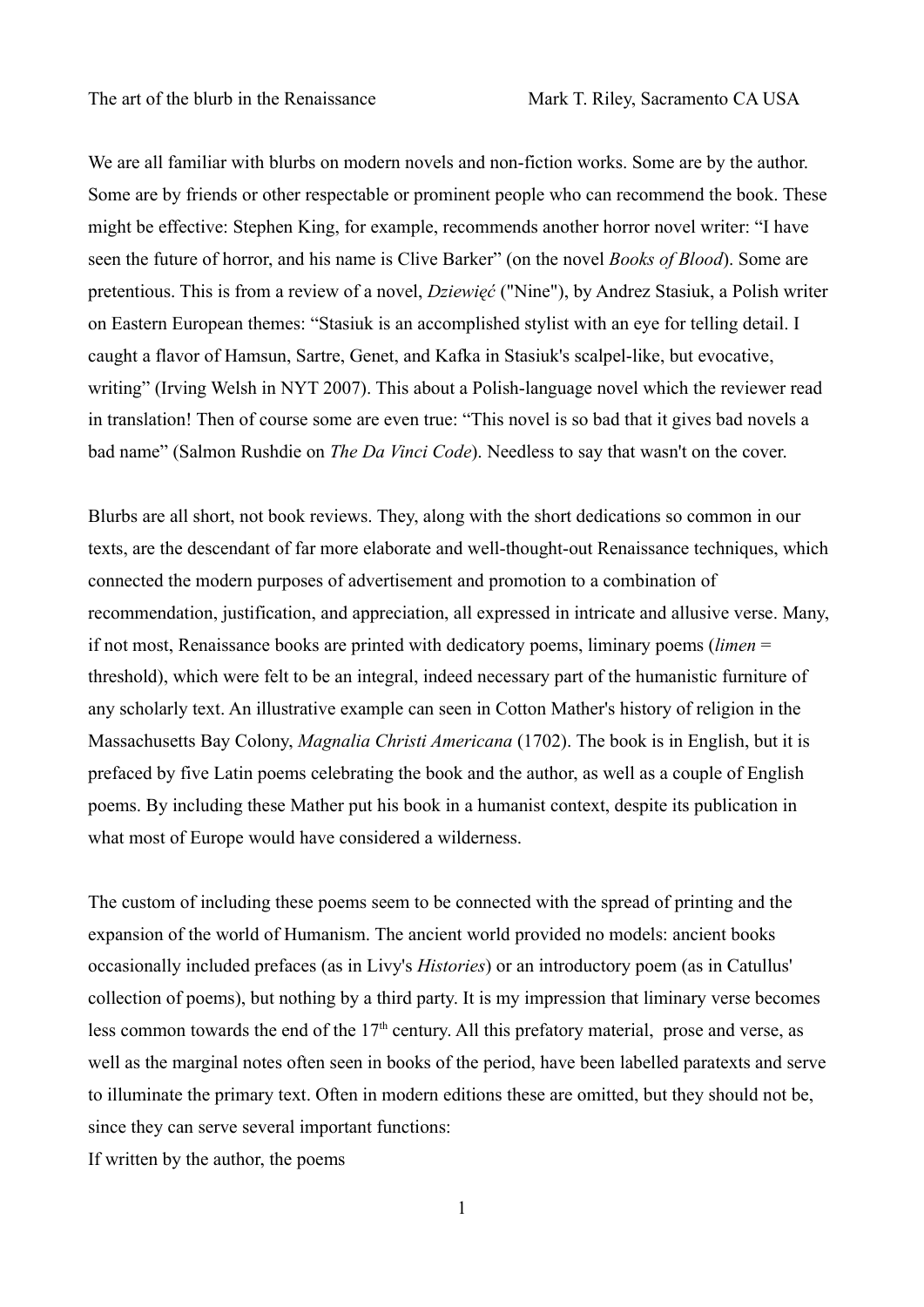- 1. Thank the dedicatee for previous support with the hope that it continue;
- 2. Explain what the author is trying to do;
- 3. Display his qualifications for the task.

If written by friends, the poems

- 4. Recommend the author and praise the usefulness of the book;
- 5. Show how the work fits in whatever controversy the book addresses;
- 6. Disparage enemies and critics.

I'll illustrate these points with Latin examples from a couple of obscure textbooks which I have have recently looked into, Latin grammar books published in England and Scotland in the 1580's. The fact that even these low-level productions are adorned with liminary verses, some by or to rather prominent people, shows how common the practice was, and the quality of the verse shows how seriously the authors took their tasks. One of my examples is an introductory Latin book (Andrew Duncan*, Studiorvm pverilivm clavis miro quodam compendio ac facilitate, Latinæ linguæ ac poeticæ Rudimenta complectons.* Edinburgh: Waldgrave, 1597 – hereafter *Rudimenta*), the other (James Carmichael, *Grammatice Latinae, de etymologia, liber secundus...* Cambridge: Thomas Thomasius 1587) a more advanced Latin textbook. Duncan's text is introduced primarily by poems by friends, Carmichael's by poems by himself, for reasons I'll mention later.

Duncan begins his introduction with a prose dedication to John Kennedy, Earl of Cassilis, with a defense of his teaching methods. (This is not in the handout.) After this prose, the liminary poems begin. In the first poem, Richard Wilkie, principal of St Leonard's College (part of St. Andrews), praises Duncan for laying a foundation on which a beautiful building may be constructed; i.e. a grounding in his *Rudimenta* can lead to a student's knowledge of advanced Latin. The next-to-thelast line includes an anagram on Duncan's name, iucundus "pleasant"/Duncanus. These are not rare in liminary verse. <sup>1</sup> In the second poem Wilkie compares this textbook to the *elementa* which God summoned out of nothingness. In poem #3 John Johnston, of St. Mary's College (another part of St. Andrews), continues the foundation metaphor: even the person who lays the unseen foundation deserves praise. In #4 Johnston lists Duncan's glorious predecessors Festus, Varro, Scaliger, Lipsius, and adds Duncan to this list of heroes; Duncan's qualifications equal those of earlier path-making grammarians. In poems #5 and #6 Thomas Ramsay, minister at Rossie, Scotland, says that Duncan

<sup>1</sup> J. W. Binns, *Intellectual Culture in Elizabethan and Jacobean England.* (Leeds: Francis Cairns, 1990) 463 and 48. The poems in Cotton Mather's *Magnalia* include four Latin anagrams on Cottonus Maderus: Est duo Sanctorum, Natus es Doctorum, Unctas demortuos, Senatus Doctorum. (The spelling Maderus is a variant which indicates the pronunciation of the name Mather.)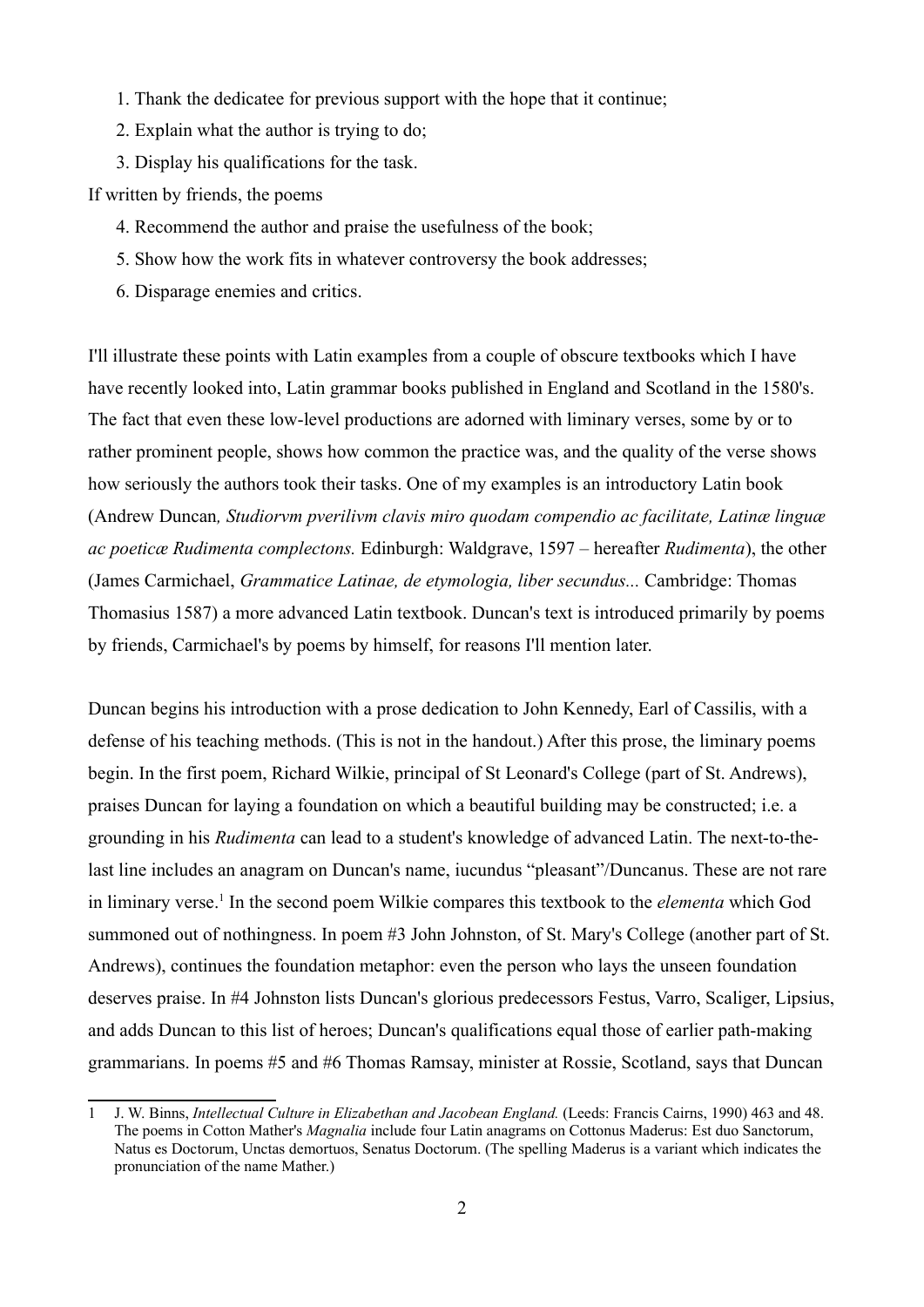has adapted his book to beginners in the same way a nurse soothes uproarious children and tempers her words to their needs. These poems explains Duncan's methods. Ramsay also compares Duncan to someone who gives food to the starving Tantalus, with Tantalus presumably representing the Scots who are starved for learning. In poem #7 John Echlin, Professor of Philosophy at St. Andrews, disparages by name what appear to be the standard Grammars in Scotland, Johannes Despauterius *Grammatica* and Alexander of Villedieu's *Doctrinale Dei*, a medieval grammar in verse. Whoever keeps using these rotten works are like pigs rooting for acorns in the woods. The last friend, David Lindsay, of St. Mary's College, compares Duncan to one starting a fire: you don't pile on any old material, only that which will burn; Duncan has supplied material suitable for making a strong flame of learning. Finally come two short poems by the author. The first compares critics to atheists: "They don't like my work – hey, they don't like God either." The last poem makes the obligatory attack on Zoilus, an ancient critic of Homer whose name became synonymous with carping critic. Duncan relies on his friends to present recommendations of the author, explanations of what he's trying to do (in this case elementary instruction), and criticism of competing works.

Note that these writers of the liminary verses are all connected with Duncan in some way, one as a fellow minister, the others as teachers at St. Andrews University, where Duncan himself had been a student and later a regent, before he became head of a school at Dundee. Also note that these poems are not written for the beginners who would use the textbook. They employ all the resources of classical culture: allusions to myths, wordplay, various metrical schemes, and are written for the teachers and parents who might buy the book. The poems' quality show how seriously the writers took their task. As you can see by glancing at the Latin, the poems are in various meters. Most common is the elegiac (the first three), which is the default for this type of poem. #5 and #8 are dactylic hexameter, also common. But #4 is a pythiambic meter used in Horace's *Epodes*, and the long #7, as well as the two by Duncan himself, are hendecasyllabic, made famous by Catullus and used frequently in the Renaissance for emotional love and hate poems. The "pigs rooting in the woods" motif of #7 or "my critics are atheists" motif of #9 are typical of the genre. Even though these poems were solicited (or volunteered) before the book was printed, clearly the friends knew in advance the nature of Duncan's book—note the motif "he may be simply laying a foundation, but he still deserves praise for that" in the first few poems. They were prepared to comment in a sophisticated way.

Now to Carmichael's book, a much more elaborate production, printed at Cambridge in 1587, while Carmichael was in exile from Scotland. (The title page calls this "Book II" which to us would imply

3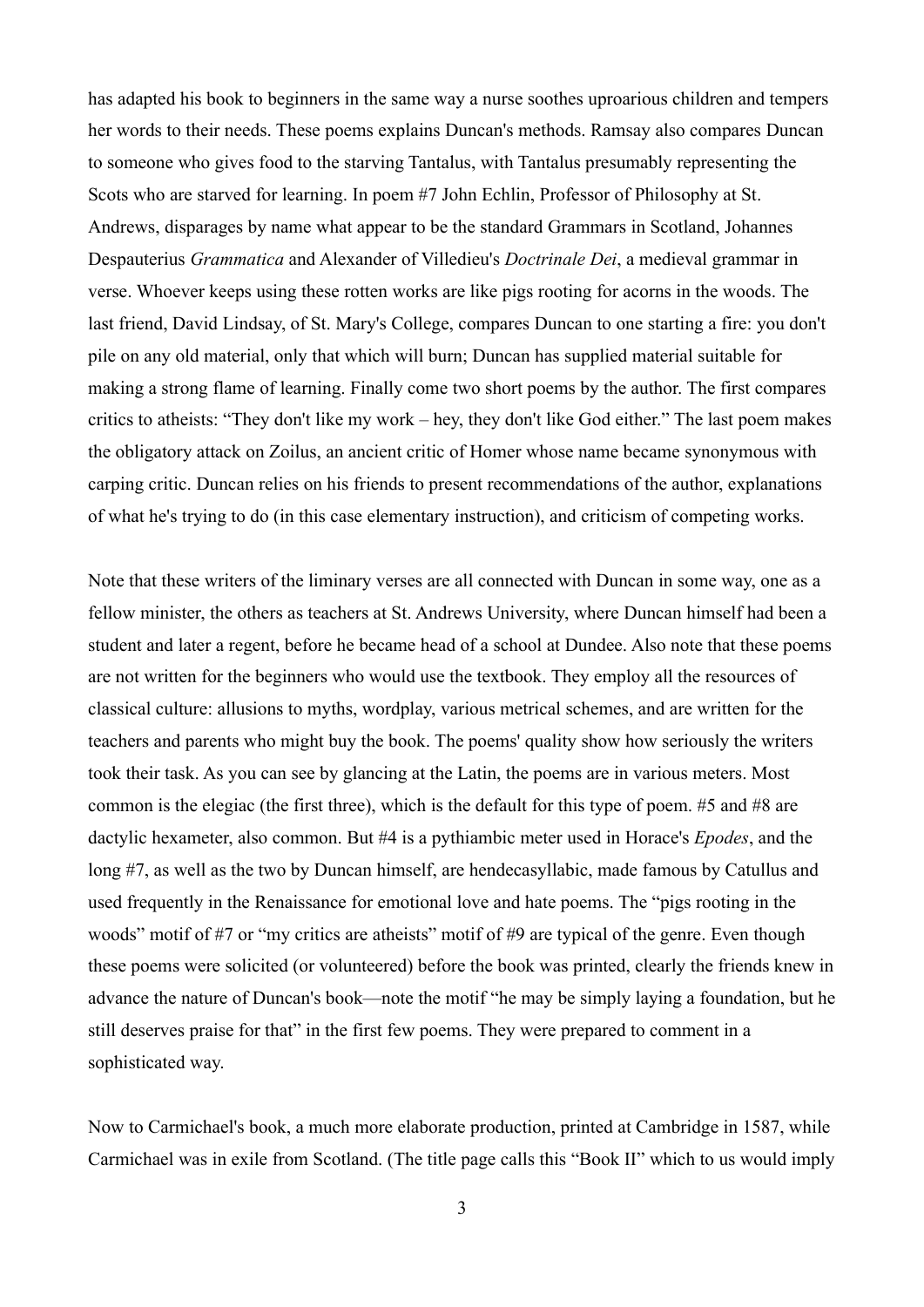a Book I in a series. But in fact Carmichael wrote no Book I. Something like Duncan's *Rudimenta* would be Book I.) I presume that it is because of this exile that these liminary poems are all by the author, with one exception. After an introductory prose essay, Carmichael's liminary poems begin. Poem #1 expresses thanks to Archibald Douglas, Earl of Angus, with the author's excuse for dedicating the book to the king, rather than to Angus. Carmichael and Angus had been in exile in England at the same time and knew each other. This poem claims a very high social or political status for the book: it is fit only for a king, not a mere nobleman. Poem #2 addresses Patrick Lord Lindsay, another nobleman, with the hope that his grandson John Lindsay might become a Latin scholar. Poem #4 expresses thanks to James Wilkie, Carmichael's old teacher at St. Andrews and the brother of the Robert Wilkie who wrote a poem for Duncan's *Rudimenta.* Poem #5 asks for gentle treatment at the hands of Andrew Melville, the most prominent Presbyterian religious and intellectual figure of the time. Melville and Carmichael were well acquainted from their time in exile in England. Poems #4 and #5 claim a high intellectual status for this book: the author studied at St. Andrew's, and he is on familiar terms with the most prominent Presbyterian of the time. This claim for high status is a specific reason for mentioning the connection between Carmichael and these men. <sup>2</sup> The other poems, also by Carmichael, express his reluctance to publish this book and thus expose himself to abuse (probably an excuse for the long-delayed publication of the book). These poems also explain what he is trying to do. Poem #6 states that he is writing a complete Grammar based on classical models and texts (this distinguishes him from Alexander's *Doctrinale*, which was medieval), but at the same time he does not want to overburden the student. In furtherance of this aim, he is using two sizes of type: the large type for learners, the small type for difficult material unsuited to beginners. He mentions that he is including some Greek as well and he displays his qualifications for including this Greek by scattering Greek words throughout the liminary poems.

As mentioned, poems written by friends recommend the author and place the book in context. Poem #8 is the only friend poem in Carmichael's paratextual material. Carmichael was in exile in England, along with Melville and several other prominent Presbyterians. Even after Melville and the others returned to Scotland, Carmichael stayed in London at the house of Thomas Thomas the printer, presumably finishing this book and perhaps working on a large Latin-English dictionary. He may have had difficulty soliciting contributions from friends in Scotland, and recommendations by

<sup>2</sup> It was of course not confined to Latin. Just to take one contemporary example from 1590: Edmund Spenser prefaced his *Faery Queene* with poems by friends (including two by Walter Raleigh) and fifteen elaborate sonnets of his own to the Lord High Chancellor, the Lord High Treasurer, the Lord High Chamberlain, various Earls, and (perhaps most important) the Countess of Pembroke, Sir Philip Sidney's sister. Spenser was moving in the highest circles.